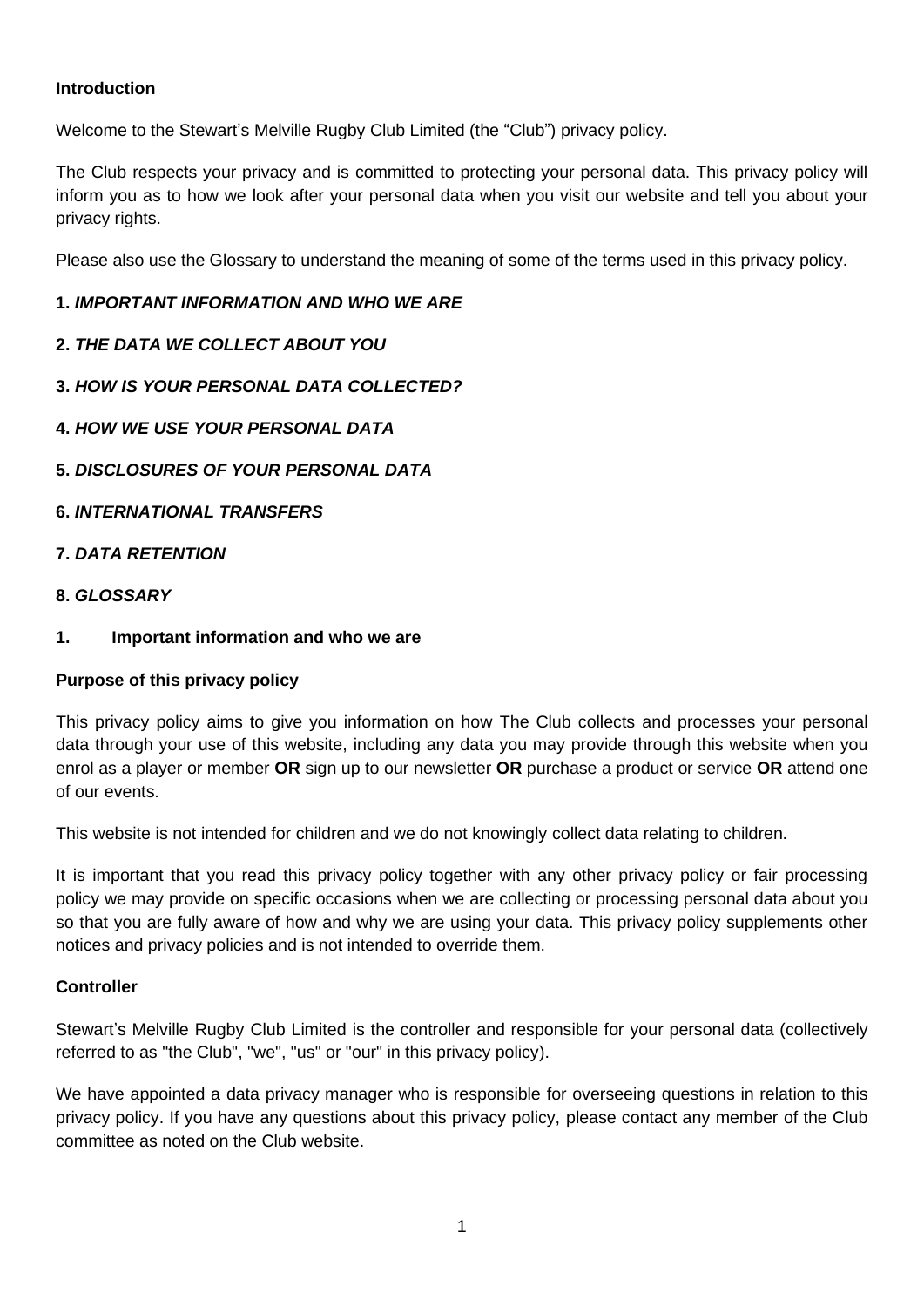You have the right to make a complaint at any time to the Information Commissioner's Office (ICO), the UK regulator for data protection issues (www.ico.org.uk). We would, however, appreciate the chance to deal with your concerns before you approach the ICO so please contact us in the first instance.

# **Changes to the privacy policy and your duty to inform us of changes**

We keep our privacy policy under regular review. It is important that the personal data we hold about you is accurate and current. Please keep us informed if your personal data changes during your relationship with us.

## **Third-party links**

This website may include links to third-party websites, plug-ins and applications. Clicking on those links or enabling those connections may allow third parties to collect or share data about you. We do not control these third-party websites and are not responsible for their privacy statements. When you leave our website, we encourage you to read the privacy policy of every website you visit.

## **2. The data we collect about you**

Personal data, or personal information, means any information about an individual from which that person can be identified. It does not include data where the identity has been removed (anonymous data).

We may collect, use, store and transfer different kinds of personal data about you which we have grouped together as follows:

- **Identity Data** includes first name, last name, username or similar identifier.
- **Contact Data** includes billing address, delivery address, email address and telephone numbers.
- **Financial Data** includes bank account and payment card details.
- **Transaction Data** includes details about payments to and from you and other details of products and services you have purchased from us.
- **Technical Data** includes internet protocol (IP) address, your login data, browser type and version, time zone setting and location, browser plug-in types and versions, operating system and platform, and other technology on the devices you use to access this website.
- **Profile Data** includes your username and password, purchases or orders made by you, your interests, preferences, feedback and survey responses.
- **Usage Data** includes information about how you use our website, products and services.
- **Marketing and Communications Data** includes your preferences in receiving marketing from us and our third parties and your communication preferences.

We also collect, use and share **Aggregated Data** such as statistical or demographic data for any purpose. Aggregated Data could be derived from your personal data but is not considered personal data in law as this data will **not** directly or indirectly reveal your identity. For example, we may aggregate your Usage Data to calculate the percentage of users accessing a specific website feature. However, if we combine or connect Aggregated Data with your personal data so that it can directly or indirectly identify you, we treat the combined data as personal data which will be used in accordance with this privacy policy.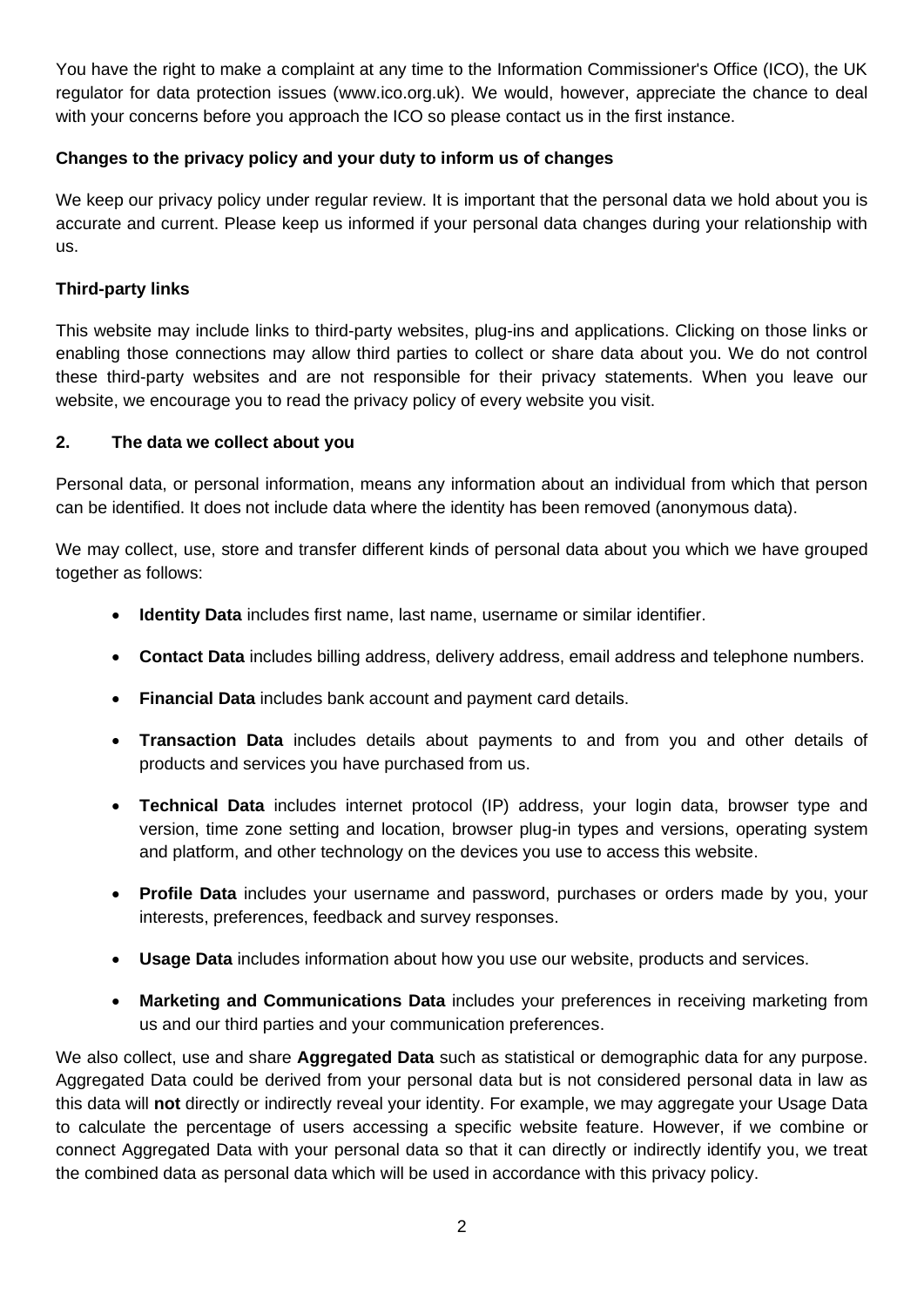We do not collect any **Special Categories of Personal Data** about you (this includes details about your race or ethnicity, religious or philosophical beliefs, sex life, sexual orientation, political opinions, trade union membership, information about your health, and genetic and biometric data). Nor do we collect any information about criminal convictions and offences.

# **If you fail to provide personal data**

Where we need to collect personal data by law, or under the terms of a contract we have with you, and you fail to provide that data when requested, we may not be able to perform the contract we have or are trying to enter into with you (for example, to provide you with goods or services). In this case, we may have to cancel a product or service you have with us but we will notify you if this is the case at the time.

### **3. How is your personal data collected?**

We use different methods to collect data from and about you including through:

- **Direct interactions.** You may give us your Identity, Contact and Financial Data by filling in forms or by corresponding with us by post, phone, email or otherwise. This includes personal data you provide when you:
	- apply for membership
	- apply for our products or services;
	- create an account on our website;
	- subscribe to our service or publications;
	- request marketing to be sent to you;
	- give us feedback or contact us.
- **Automated technologies or interactions.** As you interact with our website, we will automatically collect Technical Data about your equipment, browsing actions and patterns. We collect this personal data by using cookies, and other similar technologies.
- **Third parties or publicly available sources.** We may receive personal data about you from various third parties as set out below:

Technical Data from the following parties:

- (a) analytics providers such as Google;
- (b) advertising networks based; and
- (c) search information providers
- Contact, Financial and Transaction Data from providers of technical, payment and delivery services.

#### **4. How we use your personal data**

We will only use your personal data when the law allows us to. Most commonly, we will use your personal data in the following circumstances:

- Where we need to perform the contract we are about to enter into or have entered into with you.
- Where it is necessary for our legitimate interests (or those of a third party) and your interests and fundamental rights do not override those interests.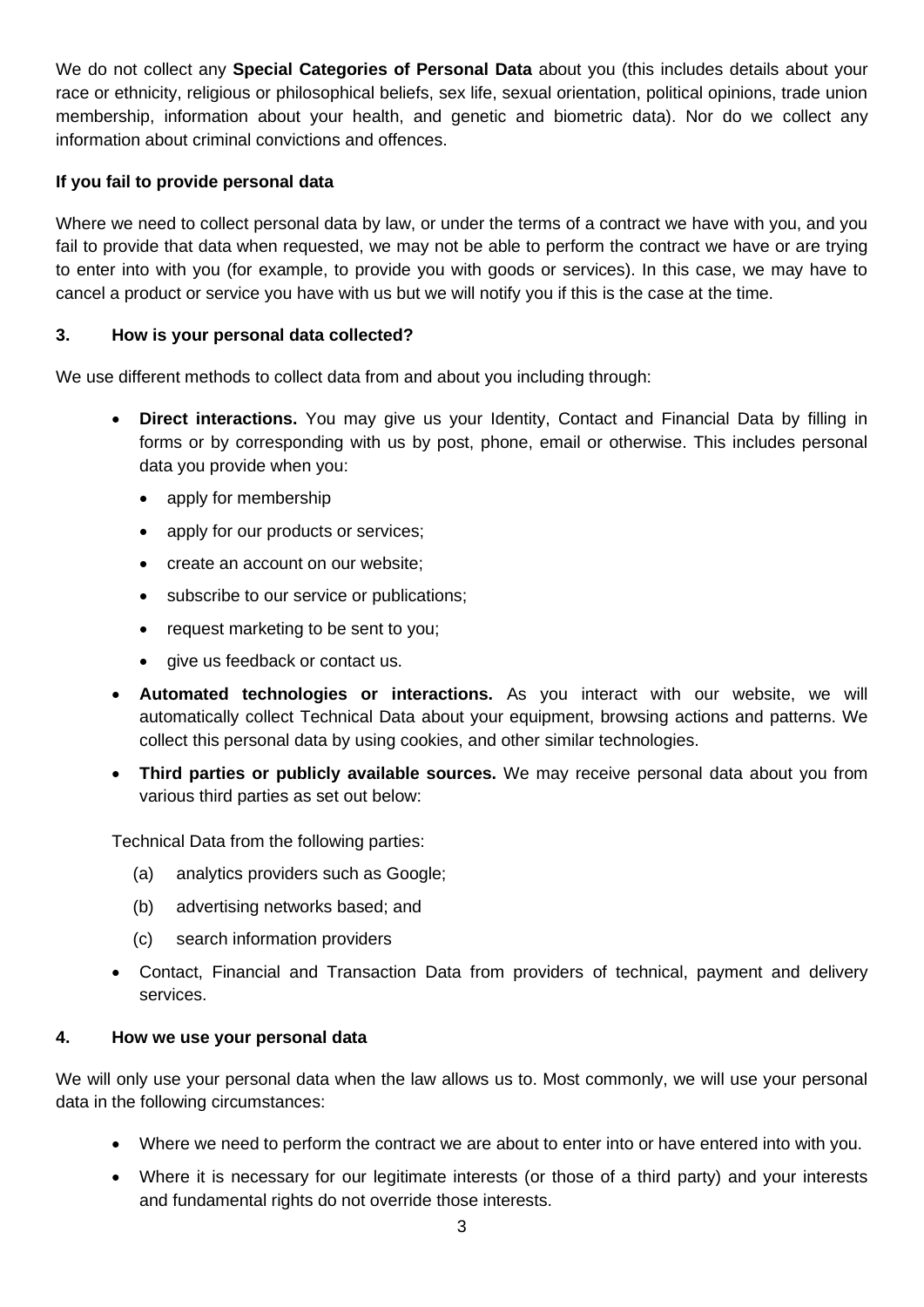• Where we need to comply with a legal obligation.

Generally, we do not rely on consent as a legal basis for processing your personal data although we will get your consent before sending third party direct marketing communications to you via email or text message. You have the right to withdraw consent to marketing at any time by contacting us.

## **Purposes for which we will use your personal data**

We have set out below, in a table format, a description of all the ways we plan to use your personal data, and which of the legal bases we rely on to do so. We have also identified what our legitimate interests are where appropriate.

Note that we may process your personal data for more than one lawful ground depending on the specific purpose for which we are using your data. Please contact us if you need details about the specific legal ground we are relying on to process your personal data where more than one ground has been set out in the table below.

| <b>Purpose/Activity</b>                                                                                       | Type of data                              | Lawful basis for processing including<br>basis of legitimate interest                                                               |
|---------------------------------------------------------------------------------------------------------------|-------------------------------------------|-------------------------------------------------------------------------------------------------------------------------------------|
| register<br>To<br>you<br>as<br>a<br>new                                                                       | (a) Identity                              | Performance of a contract with you                                                                                                  |
| customer/member                                                                                               | (b) Contact                               |                                                                                                                                     |
| To process and deliver your order<br>including:                                                               | (a) Identity                              | (a) Performance of a contract with you                                                                                              |
|                                                                                                               | (b) Contact                               | (b) Necessary for our legitimate interests                                                                                          |
| (a) Manage payments, fees and<br>charges                                                                      | (c) Financial                             | (to recover debts due to us)                                                                                                        |
| (b) Collect and recover money<br>owed to us                                                                   | (d) Transaction                           |                                                                                                                                     |
|                                                                                                               | Marketing<br>(e)<br>and<br>Communications |                                                                                                                                     |
| To manage our relationship with<br>you which will include:<br>(a) Notifying you about changes                 | (a) Identity                              | (a) Performance of a contract with you                                                                                              |
|                                                                                                               | (b) Contact                               | (b) Necessary to comply with a legal                                                                                                |
|                                                                                                               | (c) Profile                               | obligation                                                                                                                          |
| to our terms or privacy policy<br>(b) Asking you to leave a review<br>or take a survey                        | Marketing<br>(d)<br>and<br>Communications | (c) Necessary for our legitimate interests<br>(to keep our records updated and to study<br>how customers use our products/services) |
|                                                                                                               | (a) Identity                              | (a) Performance of a contract with you                                                                                              |
| To enable you to partake in a<br>competition<br>prize<br>draw,<br>or<br>complete a survey                     |                                           |                                                                                                                                     |
|                                                                                                               | (b) Contact                               | (b) Necessary for our legitimate interests<br>study<br>how<br>customers<br>(to<br>use<br>our                                        |
|                                                                                                               | (c) Profile                               | products/services, to develop them and                                                                                              |
|                                                                                                               | (d) Usage                                 | grow our business)                                                                                                                  |
|                                                                                                               | Marketing<br>(e)<br>and<br>Communications |                                                                                                                                     |
| To administer and protect our<br>this<br>business<br>website<br>and<br>troubleshooting,<br>(including<br>data | (a) Identity                              | (a) Necessary for our legitimate interests                                                                                          |
|                                                                                                               | (b) Contact                               | (for running our business, provision of<br>administration and IT services, network                                                  |
| analysis,<br>testing,<br>system                                                                               | (c) Technical                             | security, to prevent fraud and in the                                                                                               |
| maintenance, support, reporting                                                                               |                                           | context of a business reorganisation or                                                                                             |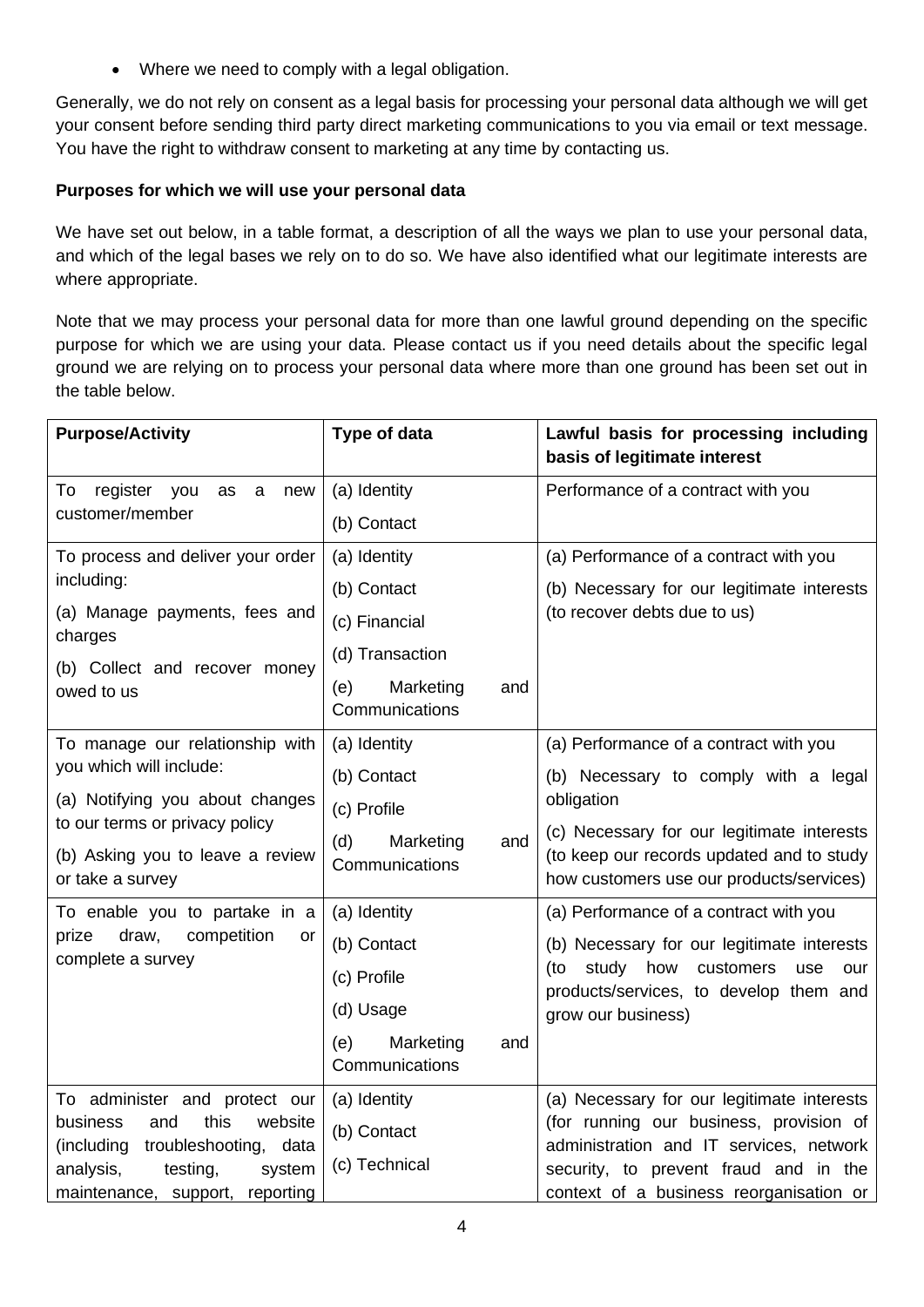| and hosting of data)                                                                                                                                                              |                                           | group restructuring exercise)                                                                                                                                                                 |
|-----------------------------------------------------------------------------------------------------------------------------------------------------------------------------------|-------------------------------------------|-----------------------------------------------------------------------------------------------------------------------------------------------------------------------------------------------|
|                                                                                                                                                                                   |                                           | (b) Necessary to comply with a legal<br>obligation                                                                                                                                            |
| deliver<br>relevant<br>website<br>To<br>content and advertisements to<br>you and measure or understand<br>effectiveness<br><b>of</b><br>the<br>the<br>advertising we serve to you | (a) Identity                              | Necessary for our legitimate interests (to<br>study<br>how<br>customers<br>use<br>our<br>products/services, to develop them, to<br>grow our business and to inform our<br>marketing strategy) |
|                                                                                                                                                                                   | (b) Contact                               |                                                                                                                                                                                               |
|                                                                                                                                                                                   | (c) Profile                               |                                                                                                                                                                                               |
|                                                                                                                                                                                   | (d) Usage                                 |                                                                                                                                                                                               |
|                                                                                                                                                                                   | (e)<br>Marketing<br>and<br>Communications |                                                                                                                                                                                               |
|                                                                                                                                                                                   | (f) Technical                             |                                                                                                                                                                                               |
| To use data analytics to improve                                                                                                                                                  | (a) Technical                             | Necessary for our legitimate interests (to                                                                                                                                                    |
| our website, products/services,<br>marketing, customer relationships<br>and experiences                                                                                           | (b) Usage                                 | define types of customers for our products<br>and services, to keep our website updated<br>and relevant, to develop our business and<br>to inform our marketing strategy)                     |
| make<br>suggestions<br>To<br>and<br>recommendations to you about<br>goods or services that may be of<br>interest to you                                                           | (a) Identity                              | Necessary for our legitimate interests (to<br>develop our products/services and grow<br>our business)                                                                                         |
|                                                                                                                                                                                   | (b) Contact                               |                                                                                                                                                                                               |
|                                                                                                                                                                                   | (c) Technical                             |                                                                                                                                                                                               |
|                                                                                                                                                                                   | (d) Usage                                 |                                                                                                                                                                                               |
|                                                                                                                                                                                   | (e) Profile                               |                                                                                                                                                                                               |
|                                                                                                                                                                                   | (f)<br>Marketing<br>and<br>Communications |                                                                                                                                                                                               |

#### **Marketing**

We strive to provide you with choices regarding certain personal data uses, particularly around marketing and advertising.

#### **Promotional offers from us**

We may use your Identity, Contact, Technical, Usage and Profile Data to form a view on what we think you may want or need, or what may be of interest to you. This is how we decide which products, services and offers may be relevant for you (we call this marketing).

You will receive marketing communications from us if you have requested information from us or purchased [goods or services] from us and you have not opted out of receiving that marketing.

#### **Third-party marketing**

We will get your express opt-in consent before we share your personal data with any third party for marketing purposes.

#### **Opting out**

You can ask us or third parties to stop sending you marketing messages at any time by contacting us at any time.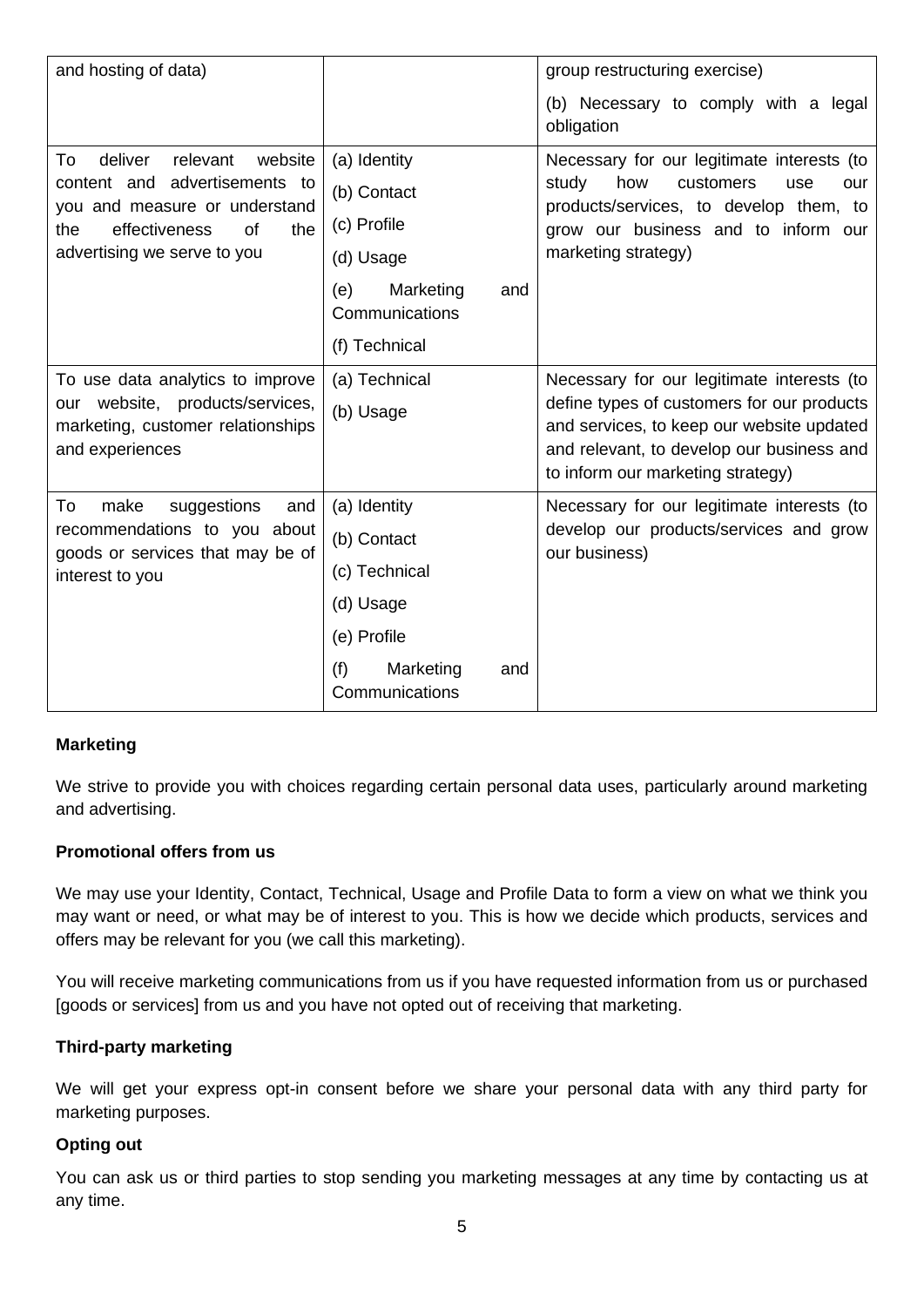Where you opt out of receiving these marketing messages, this will not apply to personal data provided to us as a result of a product/service purchase, warranty registration, product/service experience or other transactions.

### **Change of purpose**

We will only use your personal data for the purposes for which we collected it, unless we reasonably consider that we need to use it for another reason and that reason is compatible with the original purpose. If you wish to get an explanation as to how the processing for the new purpose is compatible with the original purpose, please contact us.

If we need to use your personal data for an unrelated purpose, we will notify you and we will explain the legal basis which allows us to do so.

Please note that we may process your personal data without your knowledge or consent, in compliance with the above rules, where this is required or permitted by law.

### **5. Disclosures of your personal data**

We may share your personal data with parties for the likes of managing financial transactions.

We require all third parties to respect the security of your personal data and to treat it in accordance with the law. We do not allow our third-party service providers to use your personal data for their own purposes and only permit them to process your personal data for specified purposes and in accordance with our instructions.

#### **6. International transfers**

We do not transfer your personal data outside the UK.

#### **7. Data retention**

#### **How long will you use my personal data for?**

We will only retain your personal data for as long as reasonably necessary to fulfil the purposes we collected it for, including for the purposes of satisfying any legal, regulatory, tax, accounting or reporting requirements. We may retain your personal data for a longer period in the event of a complaint or if we reasonably believe there is a prospect of litigation in respect to our relationship with you.

To determine the appropriate retention period for personal data, we consider the amount, nature and sensitivity of the personal data, the potential risk of harm from unauthorised use or disclosure of your personal data, the purposes for which we process your personal data and whether we can achieve those purposes through other means, and the applicable legal, regulatory, tax, accounting or other requirements.

#### **8. Glossary**

## **LAWFUL BASIS**

**Legitimate Interest** means the interest of our business in conducting and managing our business to enable us to give you the best service/product and the best and most secure experience. We make sure we consider and balance any potential impact on you (both positive and negative) and your rights before we process your personal data for our legitimate interests. We do not use your personal data for activities where our interests are overridden by the impact on you (unless we have your consent or are otherwise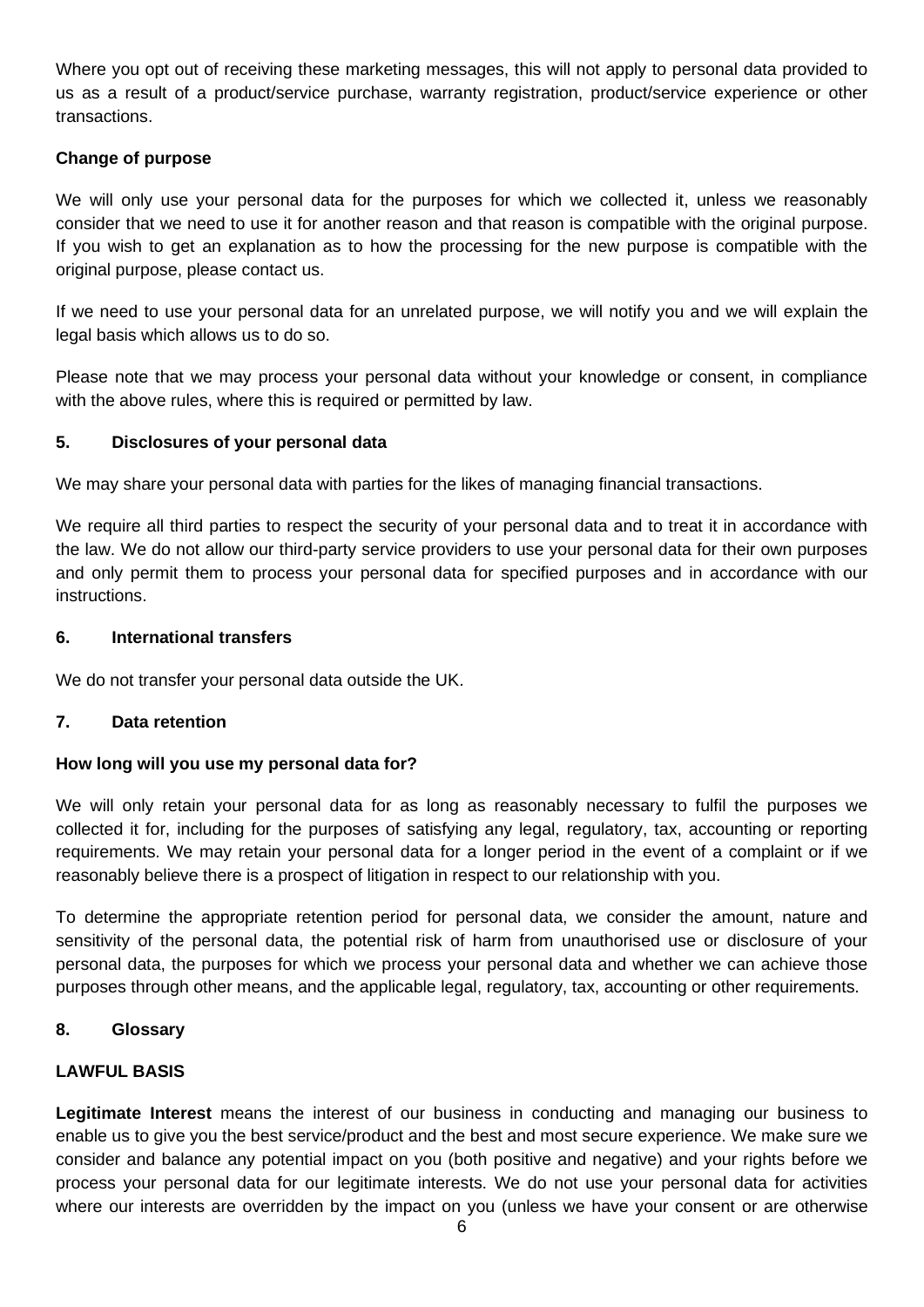required or permitted to by law). You can obtain further information about how we assess our legitimate interests against any potential impact on you in respect of specific activities by contacting us.

**Performance of Contract** means processing your data where it is necessary for the performance of a contract to which you are a party or to take steps at your request before entering into such a contract.

**Comply with a legal obligation** means processing your personal data where it is necessary for compliance with a legal obligation that we are subject to.

# **THIRD PARTIES**

### **External Third Parties**

- Professional advisers including lawyers, bankers, auditors and insurers who provide consultancy, banking, legal, insurance and accounting services.
- HM Revenue & Customs, regulators and other authorities.

### **YOUR LEGAL RIGHTS**

You have the right to:

**Request access** to your personal data (commonly known as a "data subject access request"). This enables you to receive a copy of the personal data we hold about you and to check that we are lawfully processing it.

**Request correction** of the personal data that we hold about you. This enables you to have any incomplete or inaccurate data we hold about you corrected, though we may need to verify the accuracy of the new data you provide to us.

**Request erasure** of your personal data. This enables you to ask us to delete or remove personal data where there is no good reason for us continuing to process it. You also have the right to ask us to delete or remove your personal data where you have successfully exercised your right to object to processing (see below), where we may have processed your information unlawfully or where we are required to erase your personal data to comply with local law. Note, however, that we may not always be able to comply with your request of erasure for specific legal reasons which will be notified to you, if applicable, at the time of your request.

**Object to processing** of your personal data where we are relying on a legitimate interest (or those of a third party) and there is something about your particular situation which makes you want to object to processing on this ground as you feel it impacts on your fundamental rights and freedoms. You also have the right to object where we are processing your personal data for direct marketing purposes. In some cases, we may demonstrate that we have compelling legitimate grounds to process your information which override your rights and freedoms.

**Request restriction of processing** of your personal data. This enables you to ask us to suspend the processing of your personal data in the following scenarios:

- If you want us to establish the data's accuracy.
- Where our use of the data is unlawful but you do not want us to erase it.